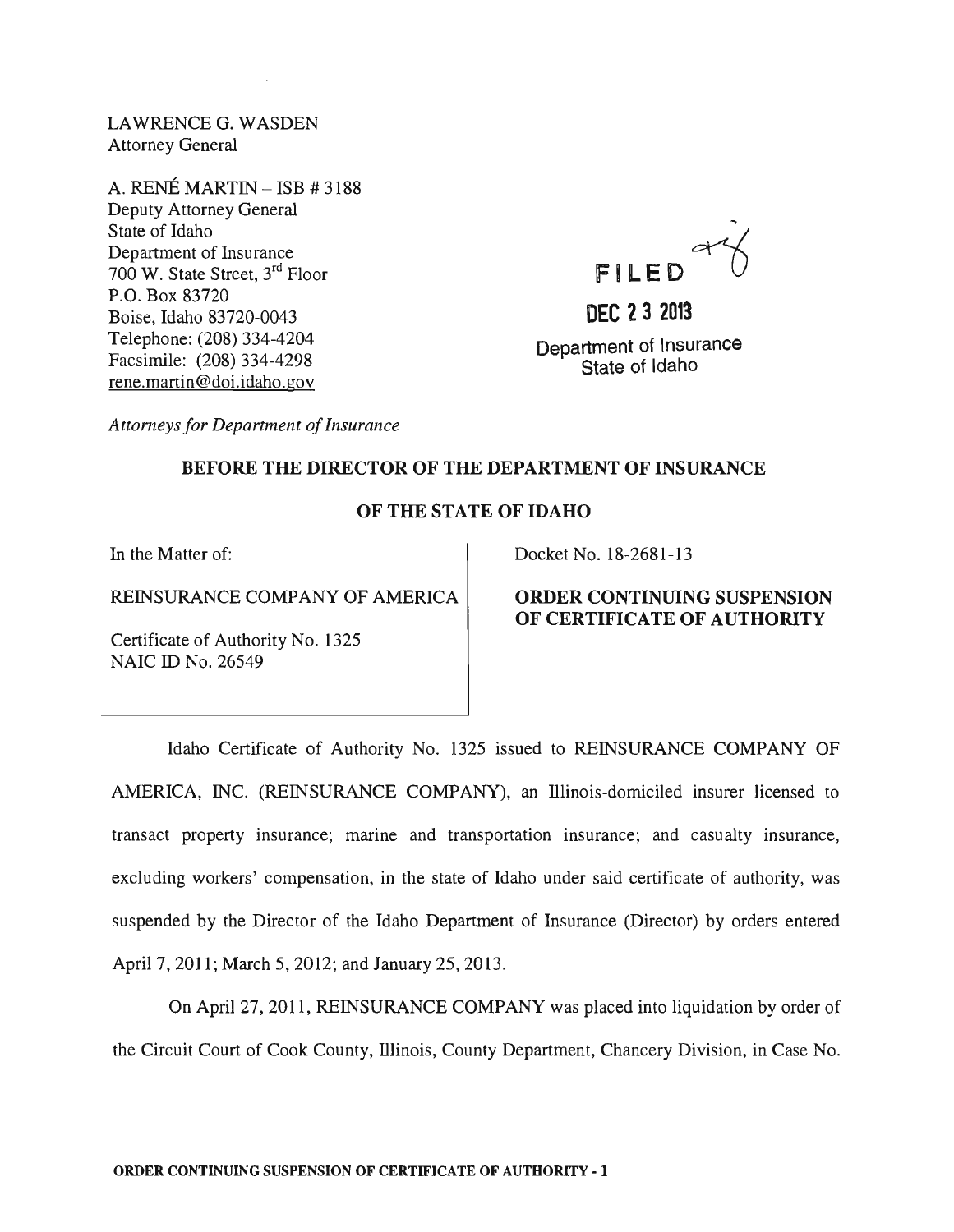10 CH 6207, based on the petition of the Director of Insurance for the State of lllinois, and continues in liquidation, as of the date of this Order.

The Director, having reviewed the foregoing and the requirements of Idaho Code § 41- 327, and good cause appearing therefor,

NOW, THEREFORE, IT IS HEREBY ORDERED, pursuant to Idaho Code § 41-327(3), that Certificate of Authority No. 1325 issued to REINSURANCE COMPANY be CONTINUED IN SUSPENSION, effective immediately, for a period of one (1) year from the date of this order. The Director may terminate the suspension sooner if the cause for said suspension is corrected and REINSURANCE COMPANY is otherwise in compliance with title 41, Idaho Code.

IT IS FURTHER ORDERED that REINSURANCE COMPANY shall comply with the requirements of Idaho Code § 41-329, including § 41-329(2), which states: "During the suspension period the insurer shall not solicit or write any new business in this state, but shall file its annual statement, pay fees, licenses, and taxes as required under this code, and may service its business already in force in this state, as if the certificate of authority had continued in force."

IT IS FURTHER ORDERED, pursuant to Idaho Code § 41-330(1), that, within four (4) days after notice of this suspension is provided, REINSURANCE COMPANY shall notify, by . any available means, every person authorized to write business in the state of Idaho by said insurance company, to immediately cease to write any further insurance business for REINSURANCE COMPANY in Idaho, unless REINSURANCE COMPANY has already taken such action pursuant to prior order of suspension by the Director.

IT IS FURTHER ORDERED that REINSURANCE COMPANY shall promptly return Certificate of Authority No. 1325 to the Idaho Department of Insurance, as required by Idaho Code § 41-323(2).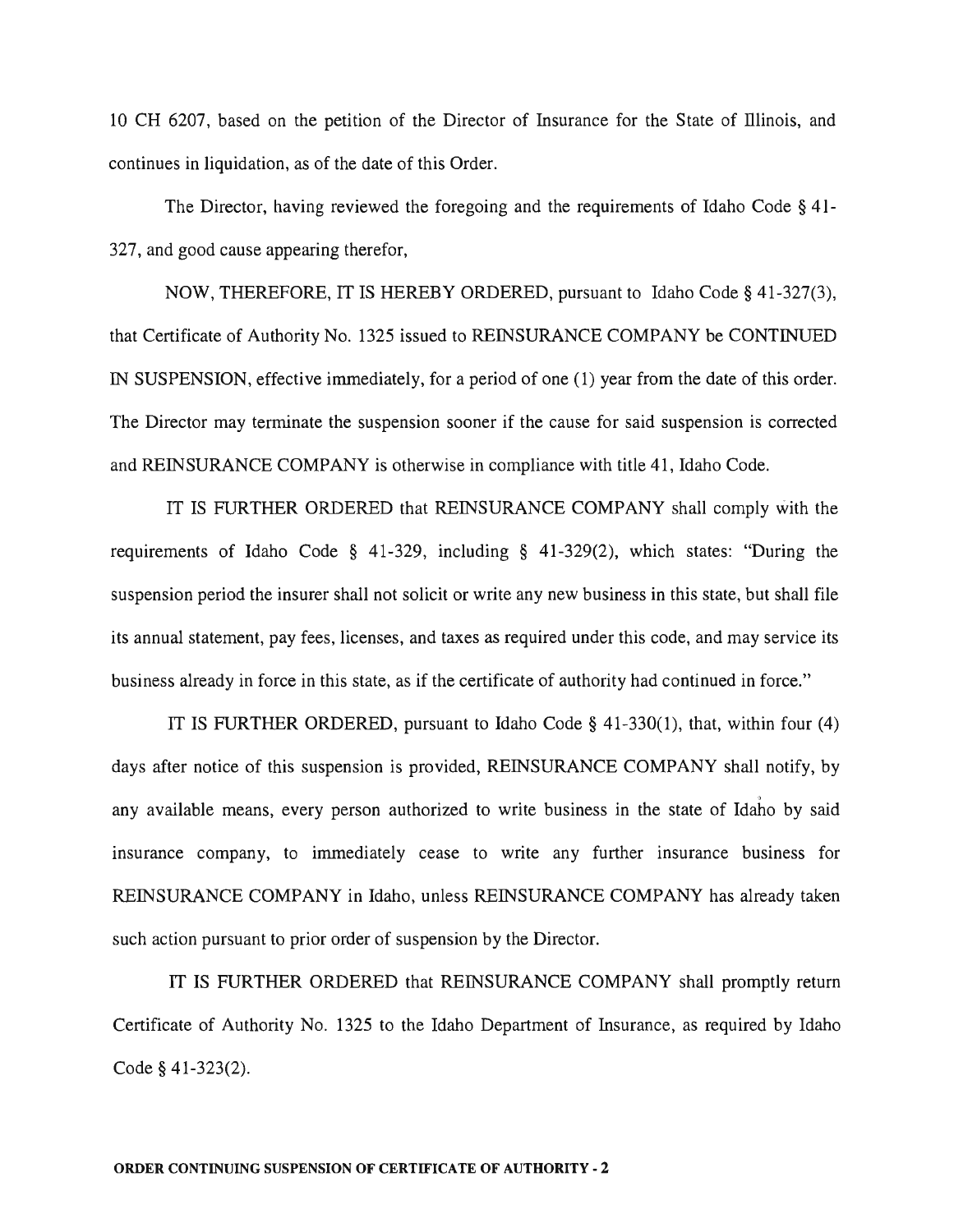DATED this **23 Ref**ay of December, 2013.

STATE OF IDAHO DEPARTMENT OF INSURANCE WILLIAM **Director** 

#### **NOTIFICATION OF RIGHTS**

This is a final order of the Director. Any party may file a motion for reconsideration of this final order within fourteen (14) days of the service date of this order. The agency will dispose of the petition for reconsideration within twenty-one (21) days of its receipt, or the petition will be considered denied by operation of law. *See* Idaho Code § 67-5246(4).

Pursuant to Idaho Code §§ 67-5270 and 67-5272, any party aggrieved by this final order or orders previously issued in this case may appeal this final order and all previously issued orders in this case to district court by filing a petition in the district court of the county in which:

- i. A hearing was held,
- ii. The final agency action was taken,
- iii. The party seeking review of the order resides, or operates its principal place of business in Idaho, or
- iv. The real property or personal property that was the subject of the agency action is located.

An appeal must be filed within twenty-eight (28) days of (a) the service date of this final order, (b) an order denying petition for reconsideration, or (c) the failure within twenty-one (21) days to grant or deny a petition for reconsideration, whichever is later. *See* Idaho Code § 67-5273. The filing of an appeal to district court does not itself stay the effectiveness or enforcement of the order under appeal.